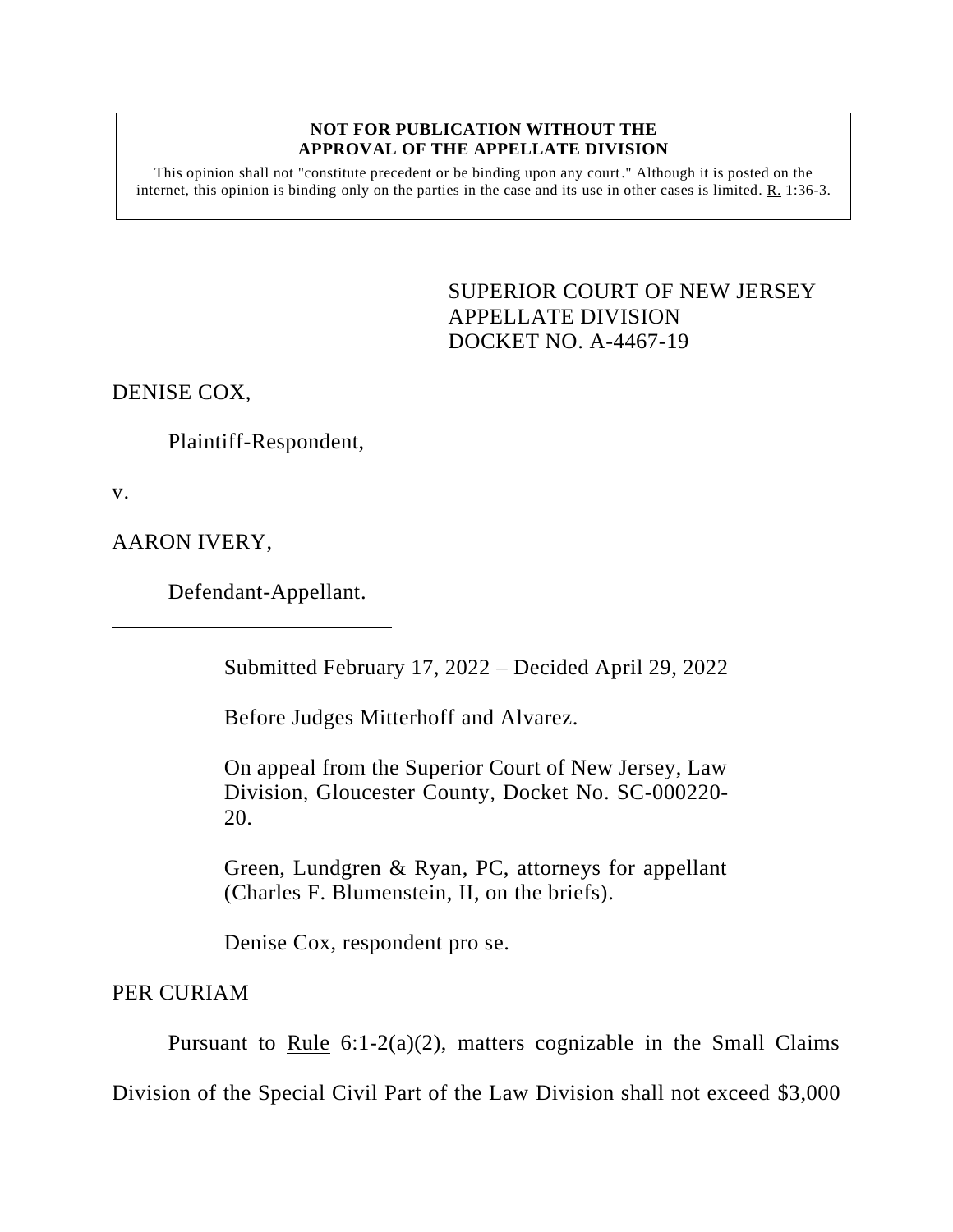exclusive of costs. The jurisdictional limit of the Special Civil Part is \$15,000. For the reasons that follow, we vacate a consent judgment which exceeded the Small Claims jurisdictional limit and direct the matter be transferred to the Special Civil Part for disposition.

Plaintiff Denise Cox's form Small Claims complaint indicates she is demanding \$3,000 from defendant Aaron Ivery. The claim arose from a car accident apparently attributable to defendant's negligence. Plaintiff's car was a total loss, and she had to rent a vehicle for some unspecified period of time for total damages of \$4,791.60. The day scheduled for trial, both parties appeared without attorneys, and defendant unsuccessfully requested a postponement so he could obtain counsel.

At that June 30, 2020 Zoom hearing, plaintiff explained that she had sued defendant because although his insurance company had initially made her an offer, the company rescinded it as "there was a third party involved and there wasn't enough coverage for all the vehicles." The parties agreed to mediate the dispute with the assistance of a judicial law clerk. After an agreement was reached, each party testified under oath that they willingly and voluntarily entered into the agreement. No one present—not the judge, the law clerk, nor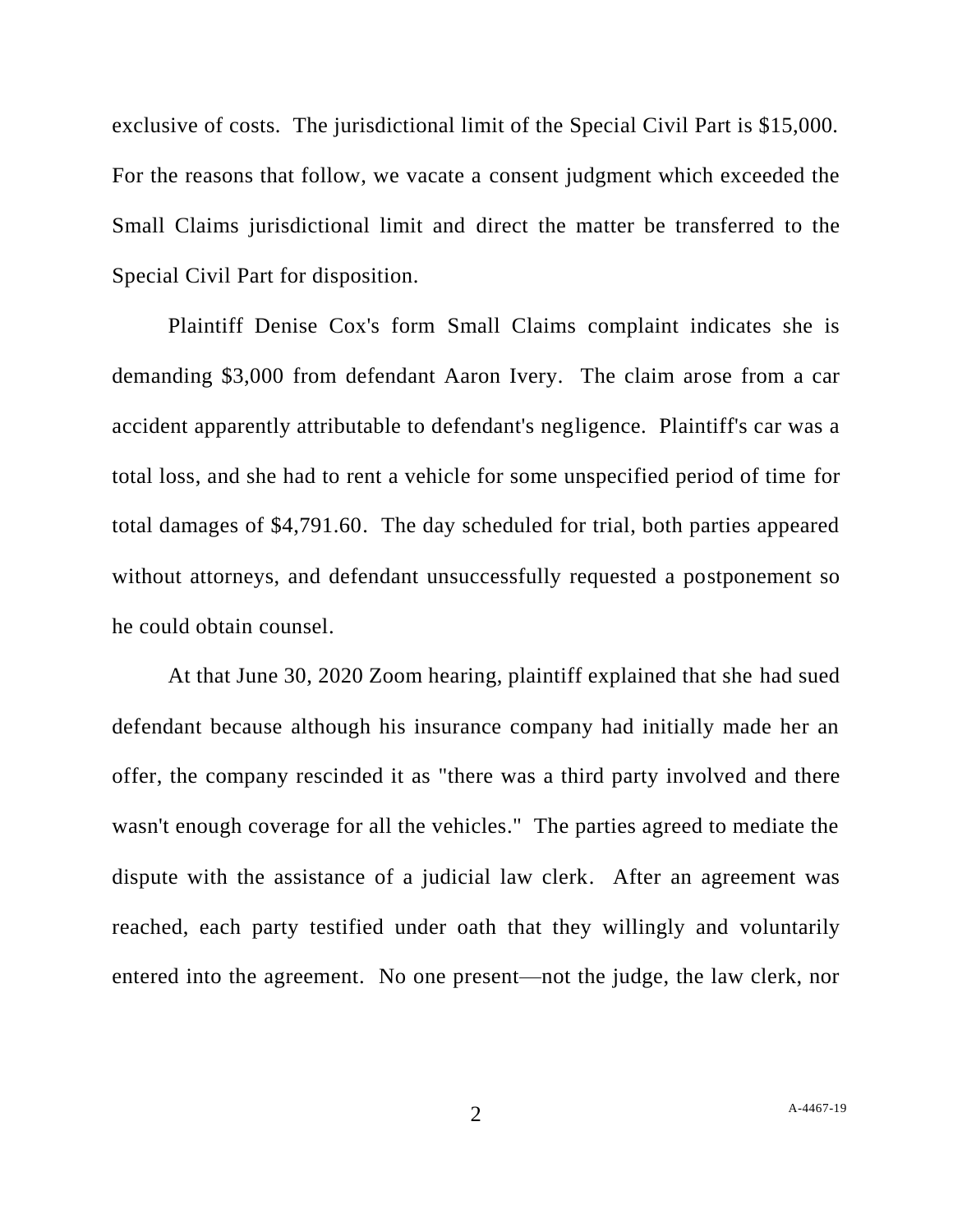the parties—mentioned the \$3,000 jurisdictional limit. The agreement included monthly payment terms.

Defendant subsequently retained counsel. Defendant's attorney filed an application, heard by another judge via Zoom on August 13, 2020, seeking to amend the judgment to the \$3,000 jurisdictional limit. Although the record is somewhat unclear because of transmission problems, it appears that counsel argued that the settlement was made when defendant was effectively "under duress" because he was not given the opportunity to consult with an attorney.

The judge denied the request to modify the judgment given precedents that strongly favor the enforcement of settlements. Nor did he agree that defendant made the agreement under duress. Stating that he could not act as an appellate court reviewing the propriety of the first judge's decision to deny defendant's request for a postponement, the judge deemed the outcome to have been fair. He noted that in landlord tenant cases, settlements are often reached that exceed or vary from the jurisdictional limits in "landlord/tenant court."

The amount in controversy indisputably exceeds the jurisdictional limit. But a more equitable outcome than an after-the fact molding of the judgment is to transfer the case to the Special Civil Part, analogous to transfers from the Special Civil Part to other courts under Rule 6:4. The rule allows a transfer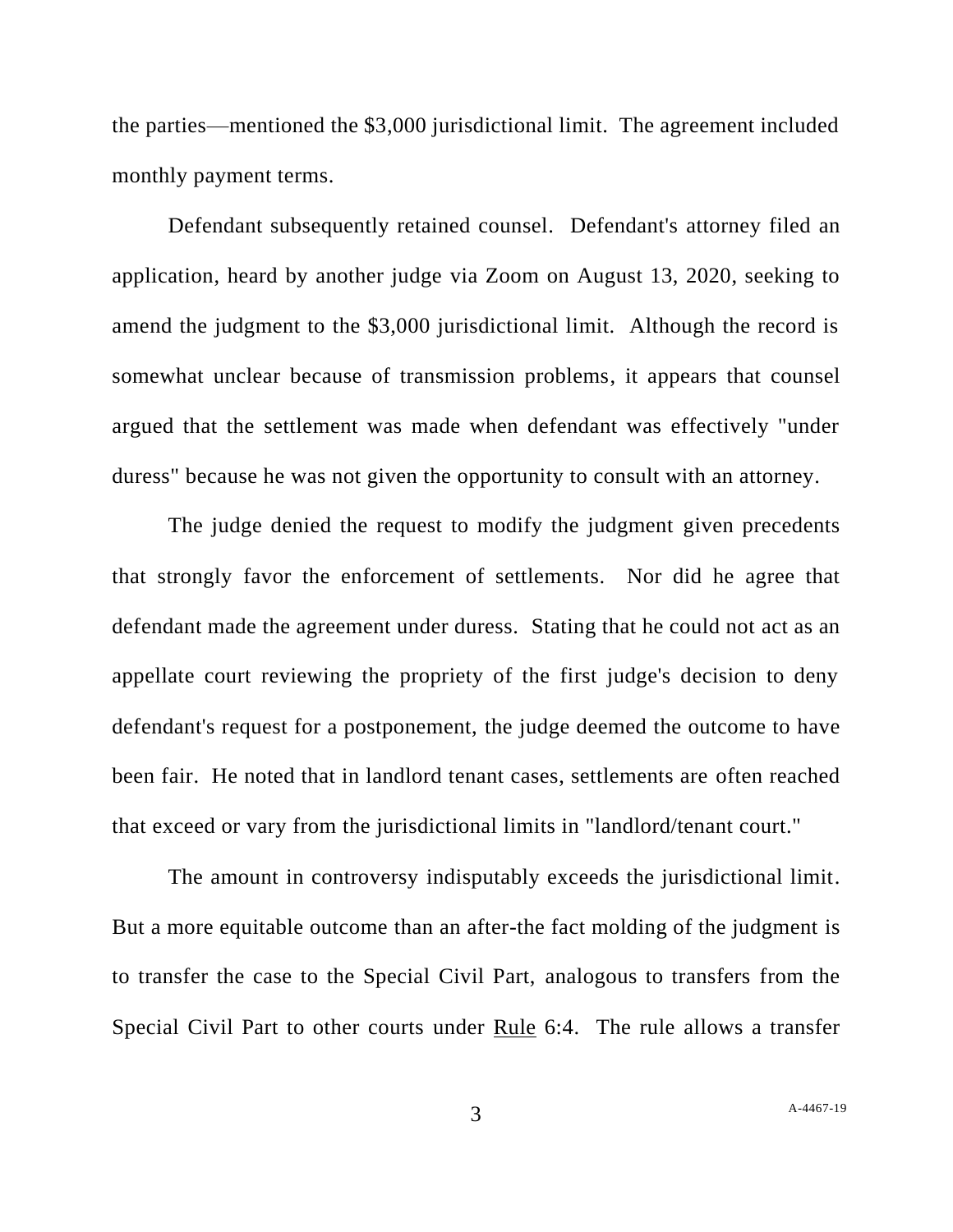motion any time prior to trial. Such motions are to be routinely granted if a defendant will not be prejudiced thereby. See Splash of Tile, Inc. v. Moss, 357 N.J. Super. 143, 151-52 (App. Div. 2003). There was no trial here; both parties were unrepresented during the mediation that resulted in a judgment exceeding the jurisdictional amount. Except for the inconvenience that will result from starting the case anew, neither party will be prejudiced.

The rule states even counterclaims may trigger the transfer of a case from the Special Civil Part to the Law Division when the monetary limits are exceeded. No similar rule exists permitting the transfer of a Small Claims case to the Special Civil Part; however, the rule does allow the transfer back to the Special Civil Part from the Law Division under certain circumstances.

Given these atypical facts, we note that the court rules generally

shall be construed to secure a just determination, simplicity in procedure, fairness in administration and the elimination of unjustifiable expense and delay. Unless otherwise stated, any rule may be relaxed or dispensed with by the court in which the action is pending if adherence to it would result in an injustice. In the absence of rule, the court may proceed in any manner compatible with these purposes and, in civil cases, consistent with the case management/trial management guidelines set forth in Appendix XX of these rules.

[R. 1:1-2.]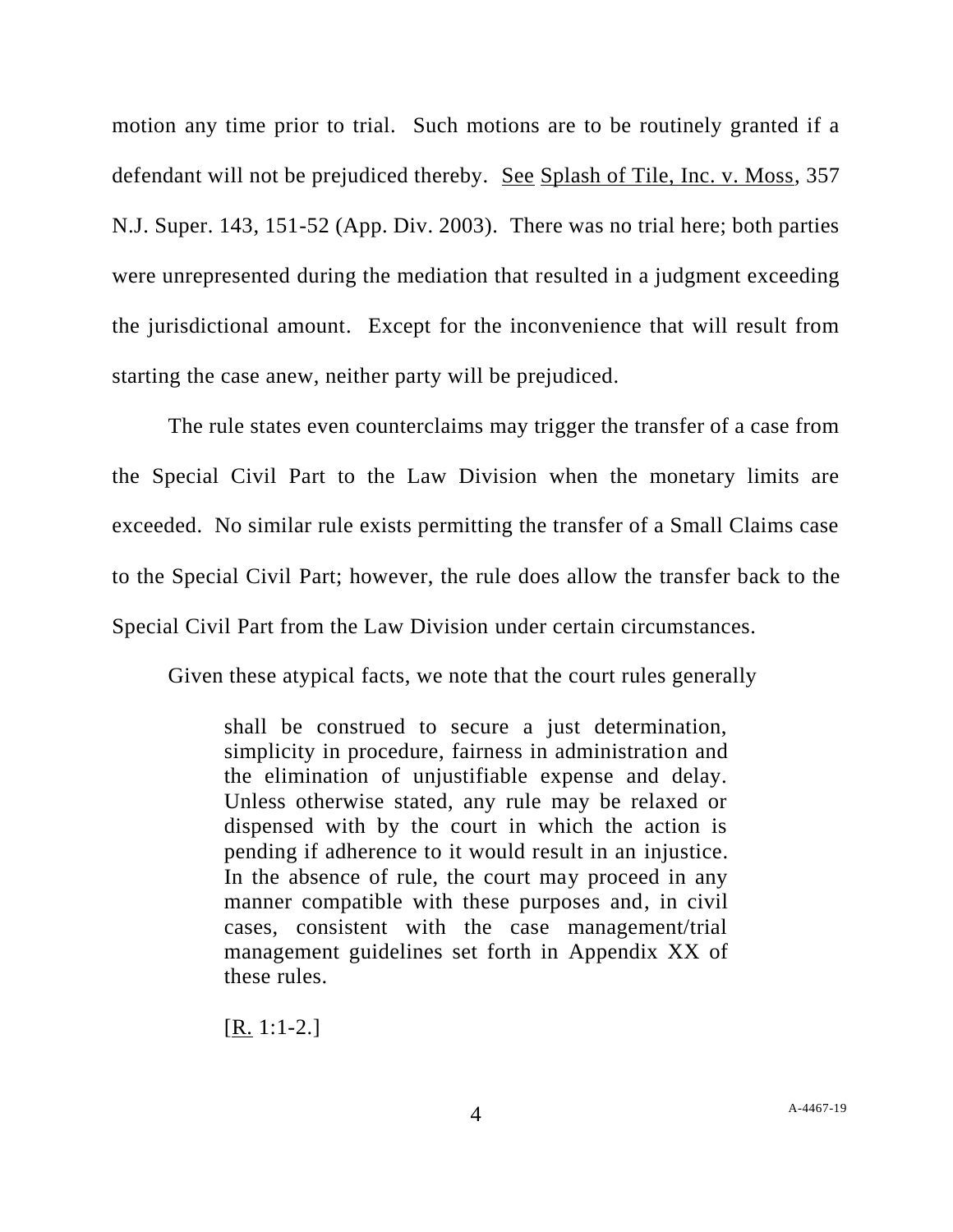No rule specifically authorizes this transfer, however, fairness in the administration of justice requires it. We are setting aside the settlement—a rare step—because both parties negotiated on a mistaken premise—that the agreedto amount was proper. See Wallace v. Summerhill Nursing Home, 380 N.J. Super. 507, 509 (App. Div. 2005) (quoting Lampley v. Davis Mach. Corp., 219 N.J. Super. 540, 550 (App. Div. 1987)) ("A compromise which is the result of a mutual mistake is not binding and consent to a settlement agreement is not considered freely given when it is obtained as the result of a mistake."); Smith v. Fireworks By Girone, Inc., 380 N.J. Super. 273, 292 (App. Div. 2005) (citing Lampley, 219 N.J. Super. at 549) (stating that a settlement is voidable by the disadvantaged party when there has been a mutual mistake as to a basic assumption on which the contract was made).

It would be inequitable to deny a self-represented plaintiff the opportunity to establish her damages in a forum where a claim in the amount she seeks could be entertained. It would similarly be inequitable to compel defendant to make payments on an amount exceeding the jurisdictional bar. Someone should have raised this procedural problem when the settlement was reached. It is not clear that either party understood, or that plaintiff, who remains pro se in this appeal, understands the \$3,000 jurisdictional limit of the court in which she filed. By